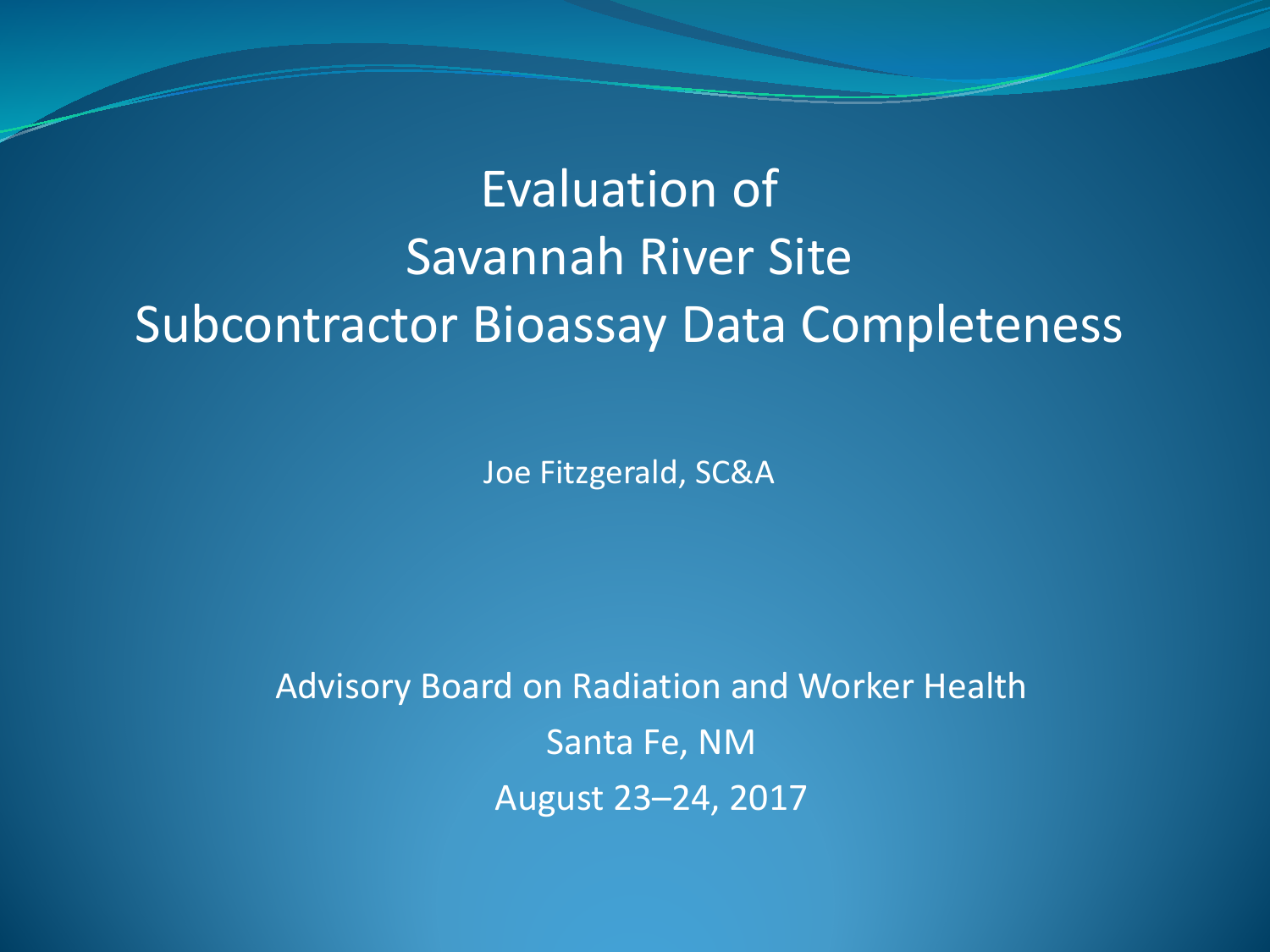### Work Group Members

- **Bradley P. Clawson, Chair**
- James E. Lockey, MD, MS
- David B. Richardson, PhD
- **Phillip Schofield**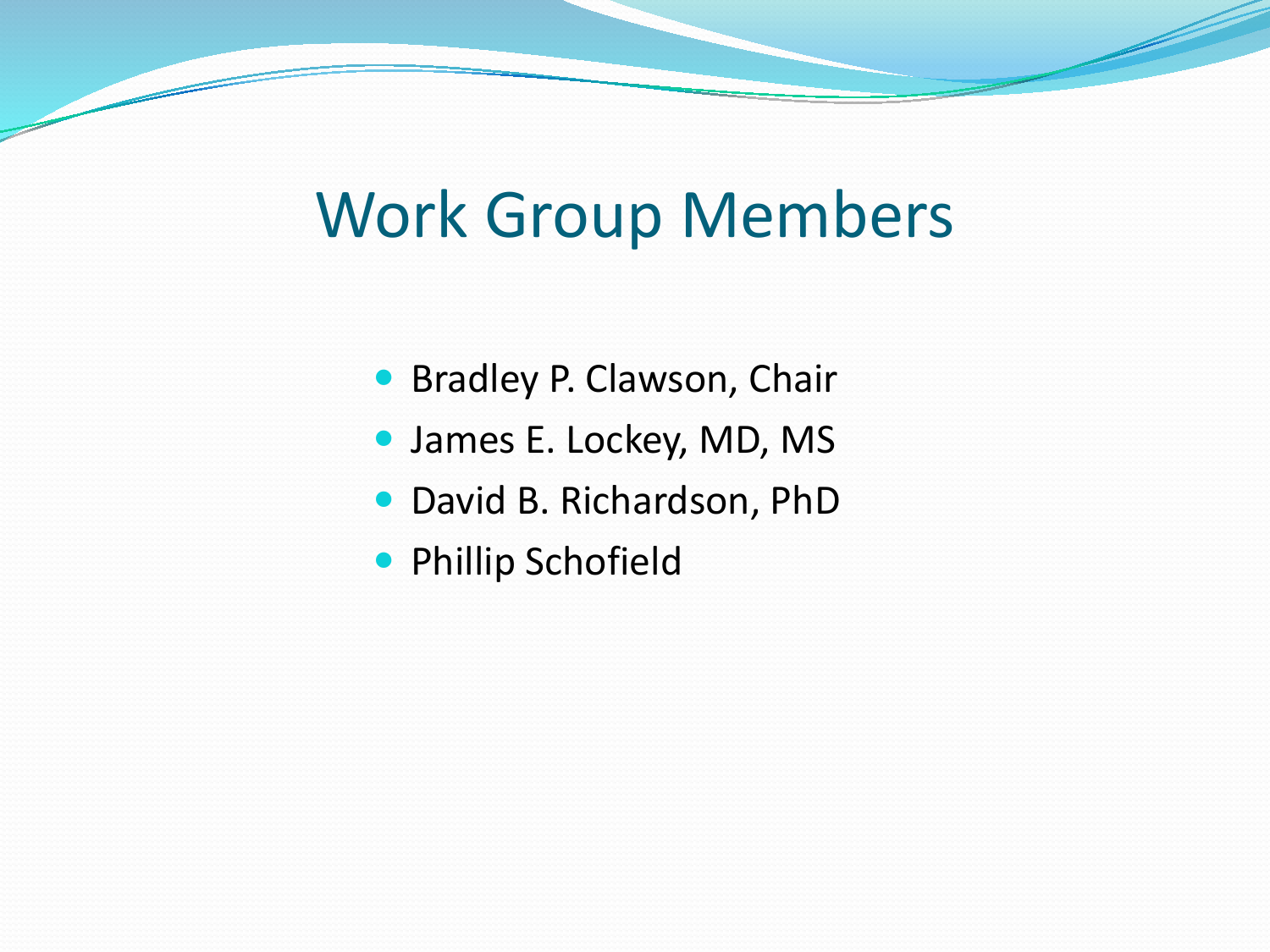# Background

- SC&A tasked in Sept. 2016 to conduct broad-based sampling review of bioassay data completeness at SRS for subcontractor trade workers (CTWs).
- Adequacy and completeness of such databases are a cornerstone of dose reconstruction, particularly where coworker models are necessary.
- Question arose from interview with SRS employee, who indicated subcontractor records were maintained separately before they were merged into current SRS electronic database.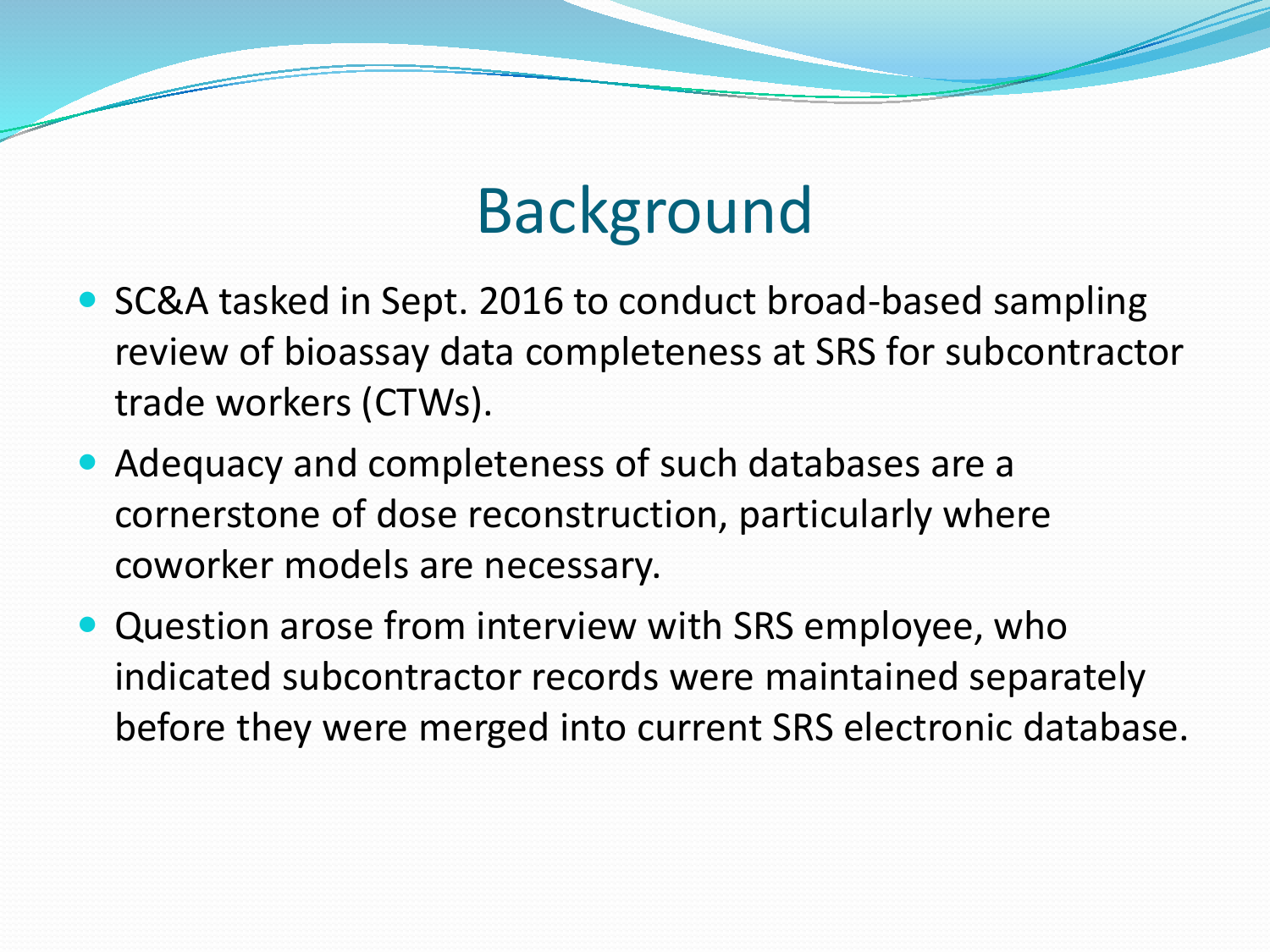# Approach

- Identified available Radiation Work Permits (RWPs) for subcontractor CTWs as means to determine if corresponding jobspecific bioassay results can be located in SRS records
- Broad scope survey across variety of facilities, operations, and timeframes (1972–1995)
- RWPs identified for 1982–1995, with majority of records for 1989– 1995 (corresponds with Westinghouse's early tenure as operating contractor)
- Onsite matching of 306 identified subcontractor CTWs with SRS bioassay records: electronic, fiche, hardfile
- Bioassay matching using 30- and 90-day "grace" periods following RWP job date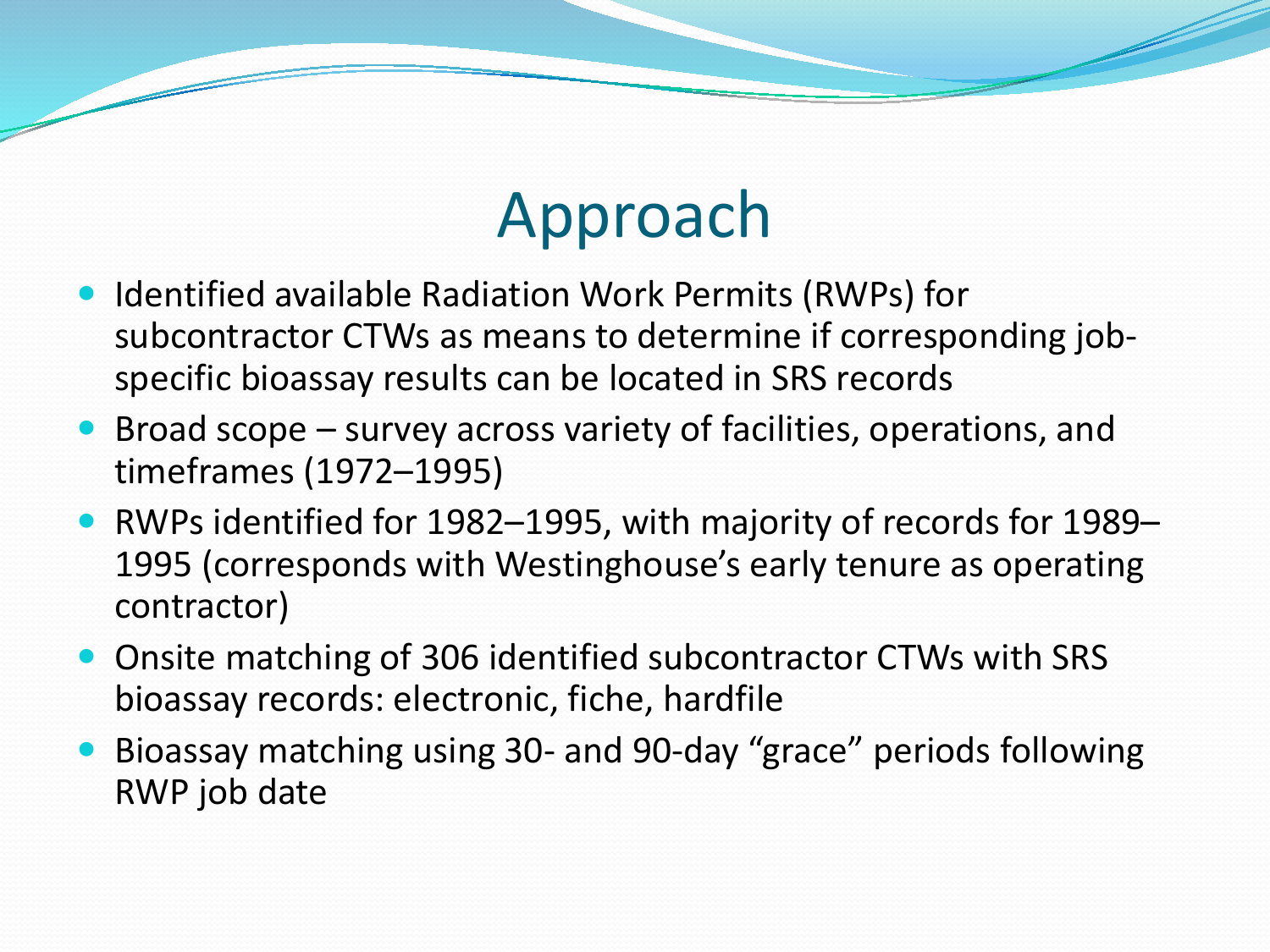# Subcontractor CTWs

- **•** Electricians
- Pipefitters
- Painters
- Construction workers
- Laborers
- Riggers
- **Millwrights**
- Carpenters
- Sheetmetal workers
- **Boilermakers**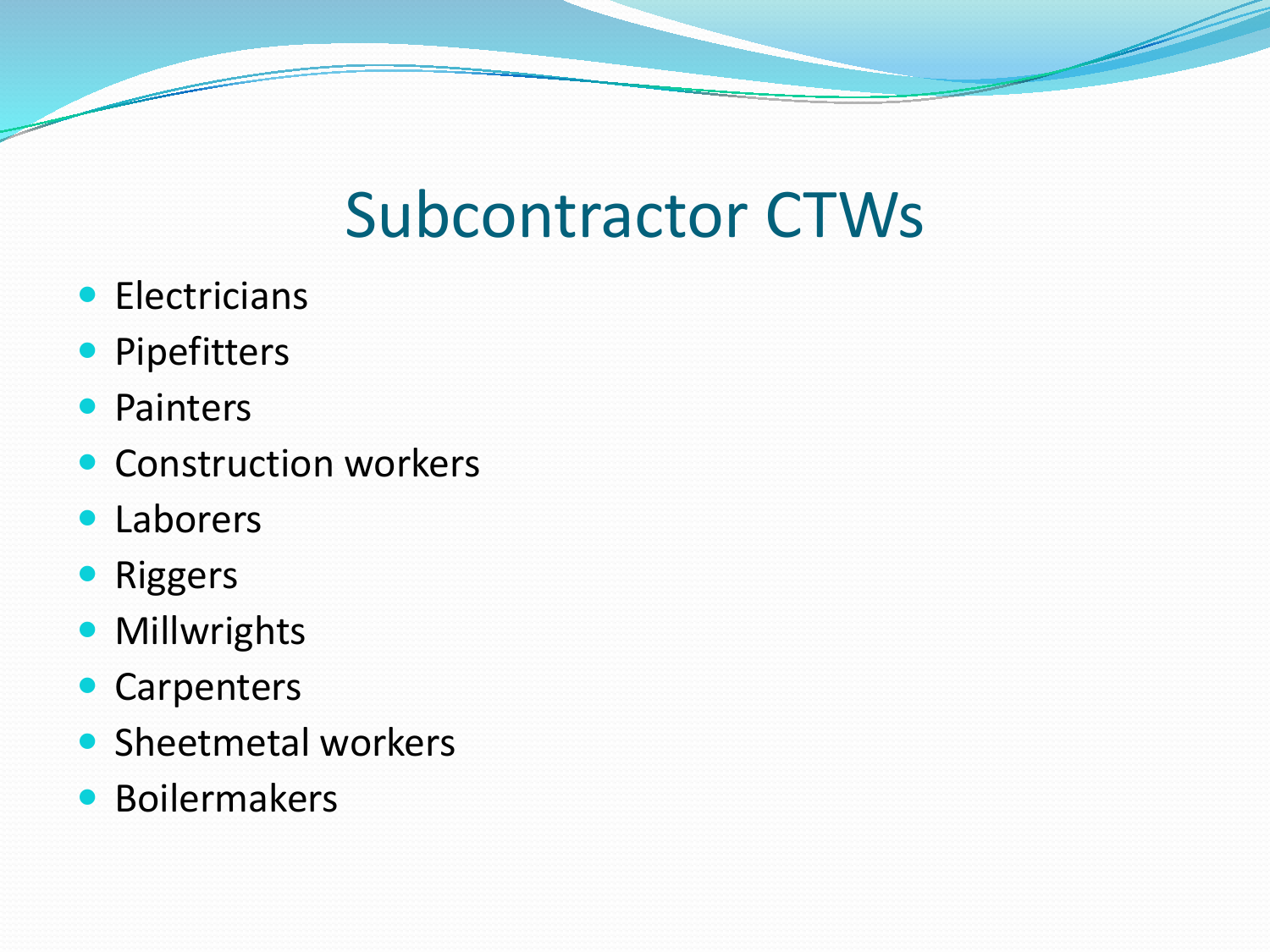### Survey Experience

- RWPs found to be scarce and lacking uniformity; only 13 permits identified through searches for 1972–1995.
- Some RWPs, e.g., signup sheets, lacked explicit bioassay checkoffs; others did not clearly identify radiological hazard.
- Subcontractors identifiable by payroll code, company name.
- For 243 subcontractors that had bioassay results within 90 days, target radionuclides: tritium (75%), Pu (20%), other (5%).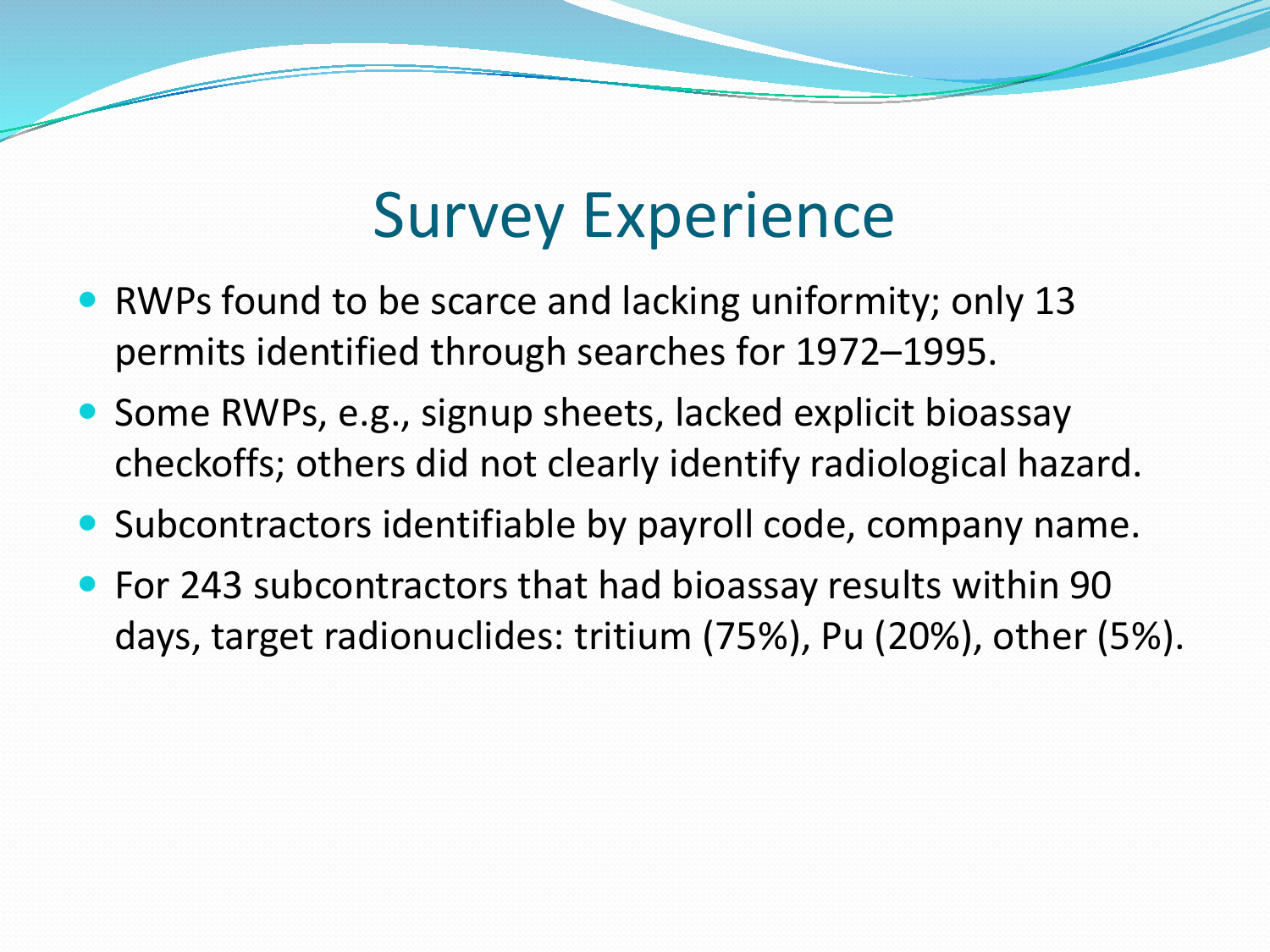#### Results: Completeness of Records

- Missing records: 5/324 (1.5% missing)
- Total RWPs
	- 30 days: 105/306 for 66% completeness (34% missing)
	- 90 days: 62/306 for 80% completeness (20% missing)
- RWPs with explicit bioassay requirement
	- 30 days: 57/197 for 71% completeness (29% missing)
	- 90 days: 31/197 for 84% completeness (16% missing)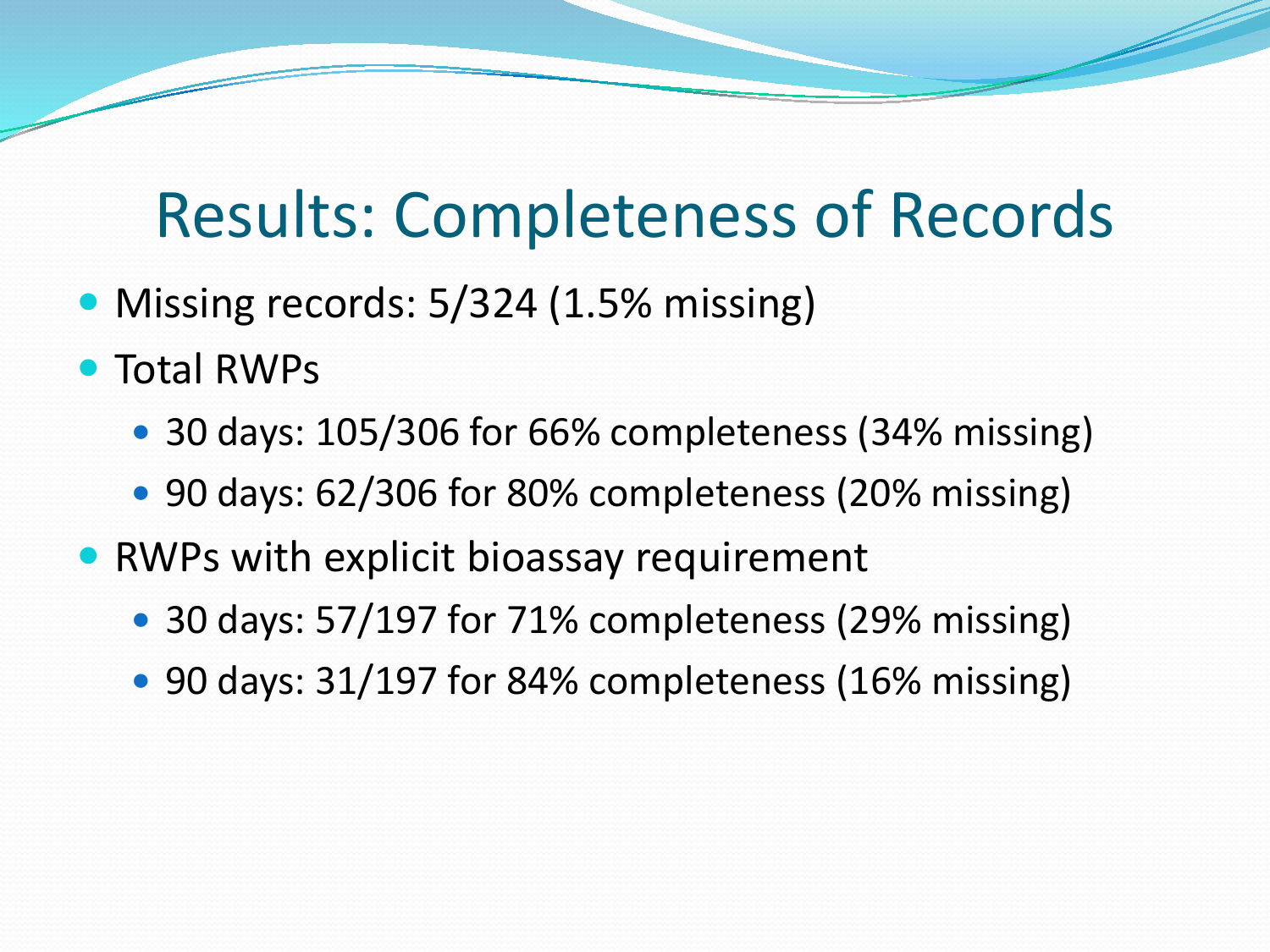# 1998 Notice of Violation (NOV)

- WSRC cited under 10 CFR 820 for "deficient work processes with respect to full worker adherence to established WSRC bioassay requirements." (Action under 10 CFR 835 deferred.)
- WSRC self-surveys found worker non-participation in job- specific bioassays:
	- 1995: 67% non-participation (limited sample)
	- 1997: 79% non-participation (all workers in 2nd quarter)
- Corrective actions: worker tracking/logging, procedure rewrites, training, uniform RWP forms – completed Dec. 1998. (Resampling of 1997 missing CTWs showed no measurable intakes.)
- Has important implications for CTW bioassay completion question; NIOSH conducting further investigation.